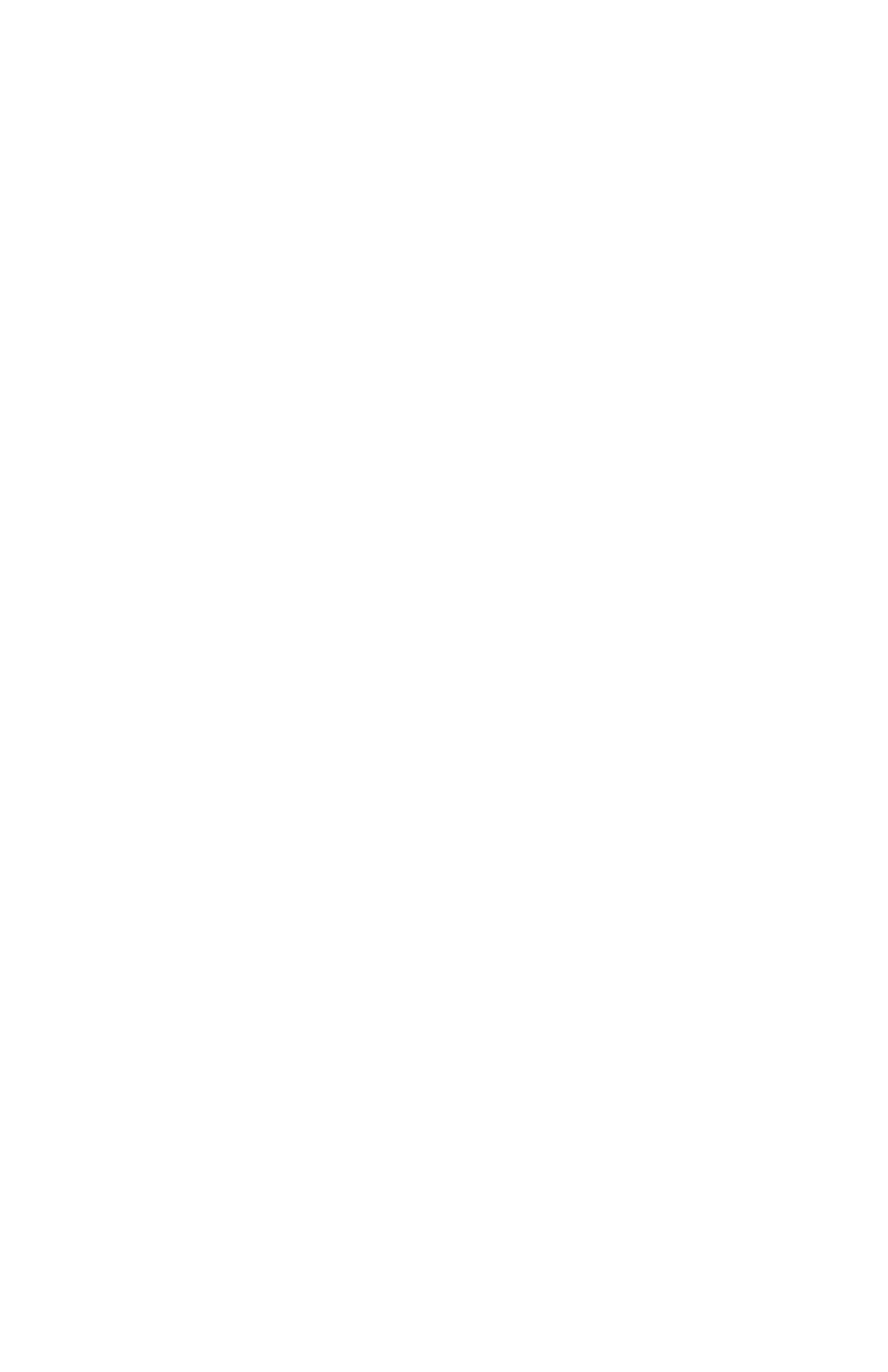## **Table of Contents**

| Worker Classifications $2 - 2 - 2 - 2 - 2 - 2 - 2 - 2 - 2 - 2 - 2 - 2$         |           |
|--------------------------------------------------------------------------------|-----------|
|                                                                                |           |
| Maintenance, Cleaning, and Storage $2 - 2 - 2 - 2 - 2 - 2 - 2 - 2 - 2 - 2 - 2$ | 5         |
|                                                                                | 5         |
|                                                                                |           |
|                                                                                | $7 - 9$   |
| Components and Specifications $2 - 2 - 2 - 2 - 2 - 2 - 2 - 2 - 2 - 2 - 2$      | 10        |
|                                                                                | $11 - 12$ |
|                                                                                | 13        |
|                                                                                | 14        |
|                                                                                |           |

## **Introduction**

Thank you for purchasing a Guardian Fall Protection The Rack. This manual must be read and understood in its entirety, and used as part of an employee training program as required by OSHA or any applicable state agency.

This and any other included instructions must be made available to the user of the equipment. The user must understand how to safely and effectively use The Rack, and all fall safety equipment used in combination with The Rack.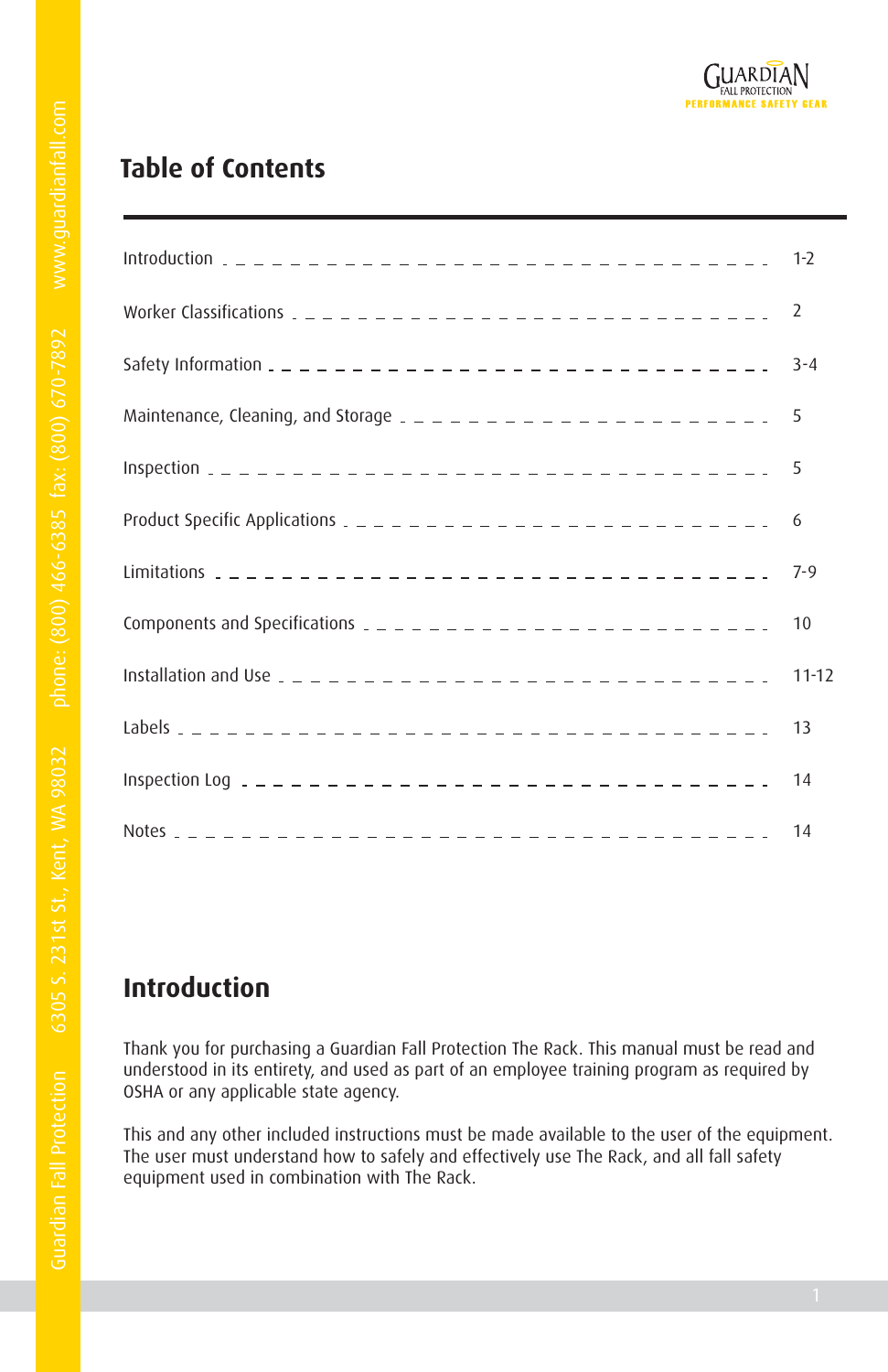| <b>User Information</b> |  |  |  |  |  |  |
|-------------------------|--|--|--|--|--|--|
| Date of First Use:      |  |  |  |  |  |  |
| Serial #:               |  |  |  |  |  |  |
| Trainer:                |  |  |  |  |  |  |
| User:                   |  |  |  |  |  |  |

## **Worker Classifications**

**! CAUTION** Understand the following definitions of those who work near or who may be exposed to fall hazards.

**Qualified Person:** A person with an accredited degree or certification, and with extensive experience or sufficient professional standing, who is considered proficient in planning and reviewing the conformity of fall protection and rescue systems.

**Competent Person:** A highly trained and experienced person who is ASSIGNED BY THE EMPLOYER to be responsible for all elements of a fall safety program, including, but not limited to, its regulation, management, and application. A person who is proficient in identifying existing and predictable fall hazards, and who has the authority to stop work in order to eliminate hazards.

**Authorized Person:** A person who is assigned by their employer to work around or be subject to potential or existing fall hazards.

**It is the responsibility of a Qualified or Competent person to supervise the job site and ensure all applicable safety regulations are complied with.**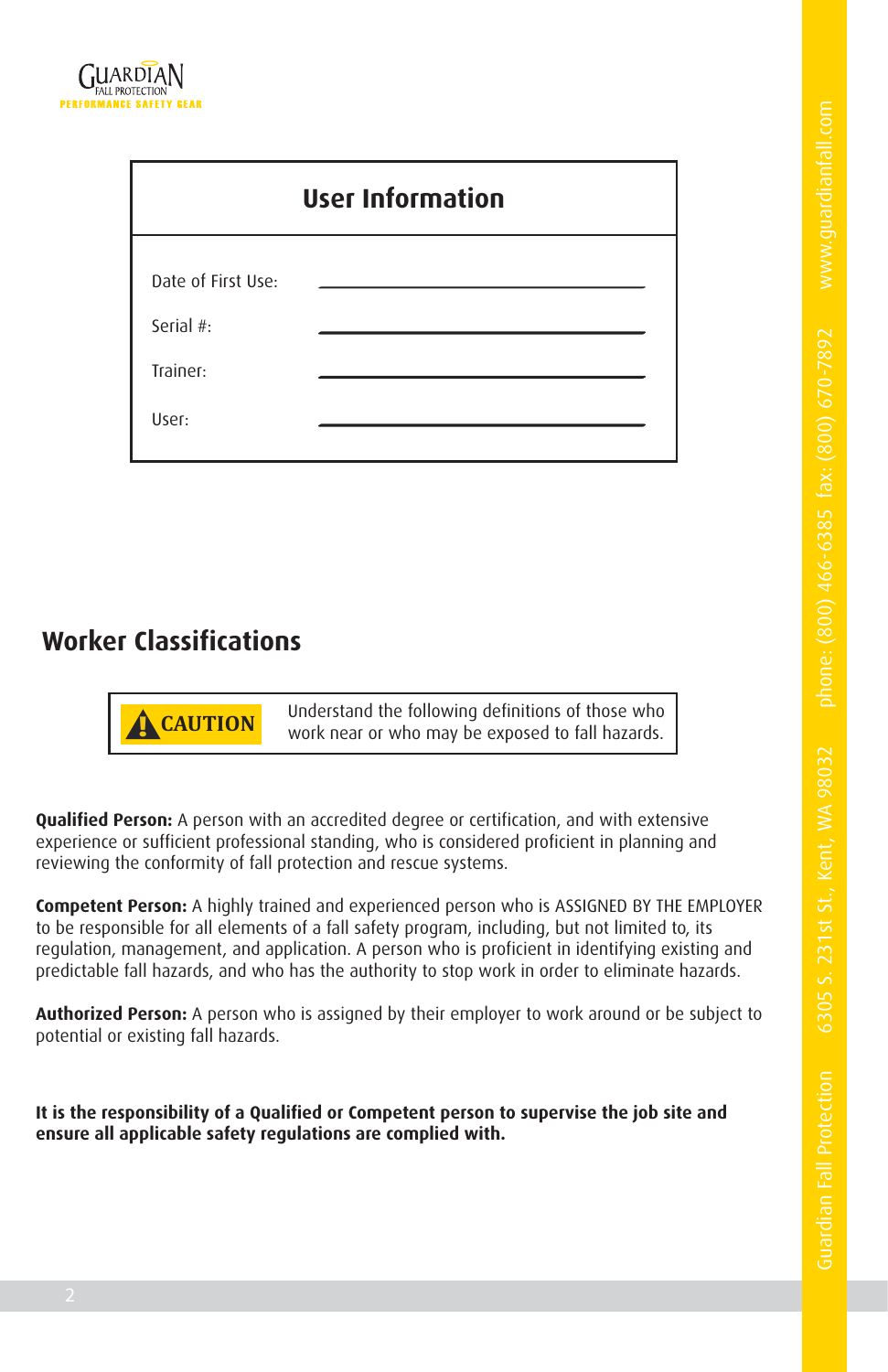

## **Safety Information**



Failure to understand and comply with safety regulations may result in serious injury or death. Regulations included herein are not all-inclusive, are for reference only, and are not intended to replace a Competent Person's judgment or knowledge of federal or state standards.

Do not alter equipment.

Do not misuse equipment.

Workplace conditions, including, but not limited to, flame, corrosive chemicals, electrical shock, sharp objects, machinery, abrasive substances, weather conditions, and uneven surfaces, must be assessed by a Competent Person before fall protection equipment is selected.

The analysis of the workplace must anticipate where workers will be performing their duties, the routes they will take to reach their work, and the potential and existing fall hazards they may be exposed to.

Fall protection equipment must be chosen by a Competent Person. Selections must account for all potential hazardous workplace conditions.

All fall protection equipment should be purchased new and in an unused condition.

Fall protection systems must be selected and installed under the supervision of a Competent Person, and used in a compliant manner.

Fall protection systems must be designed in a manner compliant with all federal, state, and safety regulations.

Unless explicitly stated otherwise, the maximum allowable free fall distance for lanyards must not exceed 6'. No free fall allowed for non-LE SRLs. SRLs must arrest falls within 54".

Forces applied to anchors must be calculated by a Competent Person.

Harnesses and connectors selected must be compliant with manufacturer's instructions, and must be of compatible size and configuration.

A pre-planned rescue procedure in the case of a fall is required. The rescue plan must be projectspecific. The rescue plan must allow for employees to rescue themselves, or provide an alternative means for their prompt rescue.

Store rescue equipment in an easily accessible and clearly marked area.

Training of Authorized Persons to correctly erect, disassemble, inspect, maintain, store, and use equipment must be provided by a Competent Person.

Training must include the ability to recognize fall hazards, minimize the likelihood of fall hazards, and the correct use of personal fall arrest systems.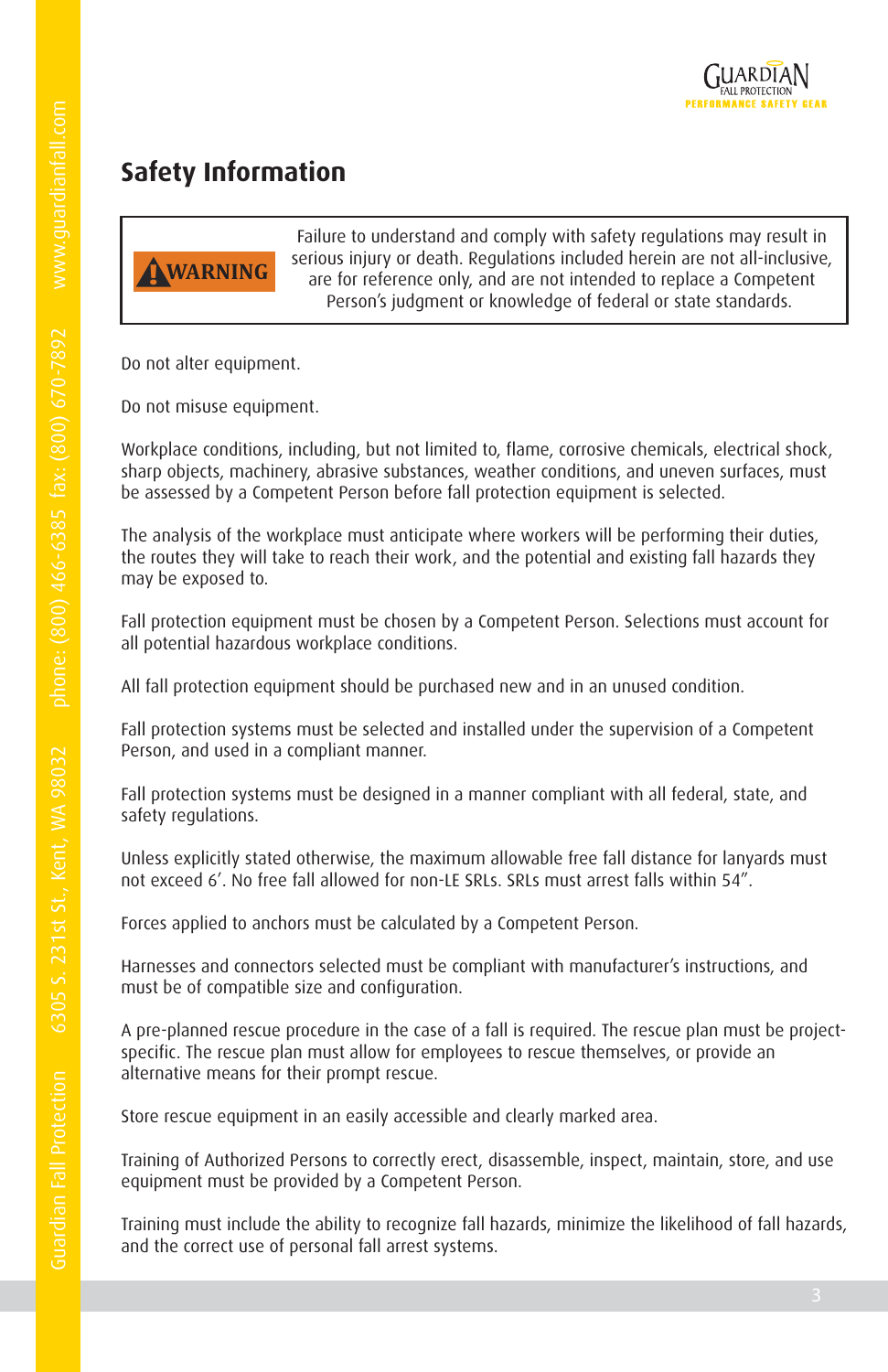

NEVER use fall protection equipment of any kind to hang, lift, support, or hoist tools or equipment, unless explicitly certified for such use.

Maintenance of equipment must be done according to manufacturer's instructions. Equipment instructions must be retained for reference.

Prior to EACH use, all equipment in a fall protection system must be inspected for any potential or existing deficiencies that may result in its failure or reduced functionality. IMMEDIATELY remove equipment from service if any deficiencies are found.

Equipment must be inspected by a Competent Person at least every six months. These inspections must be documented in equipment instruction manual and on equipment inspection grid label.

Equipment must be inspected for defects, including, but not limited to, the absence of required labels or markings, improper form/fit/function, evidence of cracks, sharp edges, deformation, corrosion, excessive heating, alteration, excessive wear, fraying, knotting, abrasion, and absence of parts.

Equipment that fails inspection in any way must immediately be removed from use, or repaired by an entity approved by the manufacturer.

No on-site repair of equipment unless explicitly permitted by Guardian Fall Protection.

Equipment subjected to forces of fall arrest must immediately be removed from use.

Snap hooks, carabiners, and other connectors must be selected and applied in a compatible fashion. All risk of disengagement must be eliminated. All snap hooks and carabiners must be self-locking and self-closing, and must never be connected to each other.

Age, fitness, and health conditions can seriously affect the worker should a fall occur. Consult a doctor if there is any reason to doubt a user's ability to withstand and safely absorb fall arrest forces or perform set-up of equipment.

Pregnant women and minors must not use this equipment.

Physical harm may still occur even if fall safety equipment functions correctly. Sustained post-fall suspension may result in serious injury or death. Use trauma relief straps to reduce the effects of suspension trauma.

Allowable individual worker weight limit (including all equipment), unless explicitly stated otherwise, is 130-310 lbs.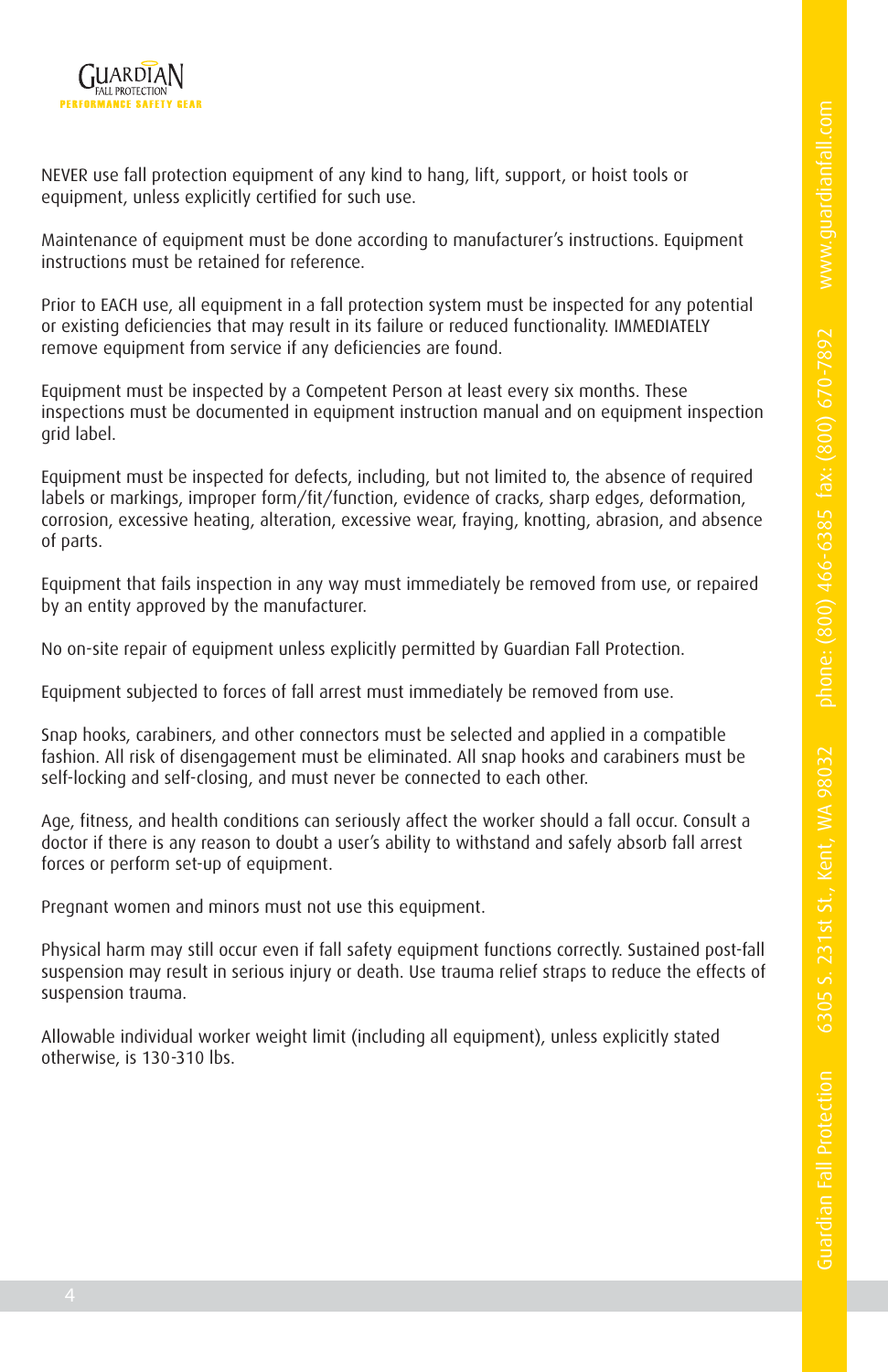## **Maintenance, Cleaning, and Storage**

Repairs to The Rack can only be made by a Guardian Fall Protection representative or an entity authorized by Guardian. Contact Guardian for all maintenance and repair needs at: 1-800-466-6385. If The Rack fails inspection in any way, immediately remove it from service, and contact Guardian to inquire about its return or repair.

Cleaning after use is important for maintaining the safety and longevity of The Rack. Remove all dirt, corrosives, and contaminants from The Rack before and after each use. If The Rack cannot be cleaned with plain water, use mild soap and water, then rinse and wipe dry. NEVER clean The Rack with corrosive substances.

When not in use, store equipment where it will not be affected by heat, light, excessive moisture, chemicals, or other degrading elements.

## **Inspection**

KEEP INSTRUCTIONS AVAILABLE FOR REFERENCE. Record Date of First Use.

Prior to EACH use, inspect The Rack for deficiencies, including, but not limited to, corrosion, deformation, pits, burrs, rough surfaces, sharp edges, cracking, rust, paint buildup, excessive heating, alteration, and missing or illegible labels. IMMEDIATELY remove The Rack from service if defects or damage are found. Prior to EACH use, inspect all rope to be used in combination with The Rack.

Ensure that applicable work area is free of all damage, including, but not limited to, debris, rot, rust, decay, cracking, and hazardous materials. Ensure that selected work area will support the application-specific minimum loads set forth in this instruction manual. Work area MUST be stable.

At least every 6 months, a Competent Person other than the user must inspect The Rack. **Competent Person inspections MUST be recorded in inspection log in instruction manual and on equipment inspection grid label. The Competent Person must sign their initials in the box corresponding to the month and year the inspection took place.**

During inspection, consider all applications and hazards The Rack has been subjected to.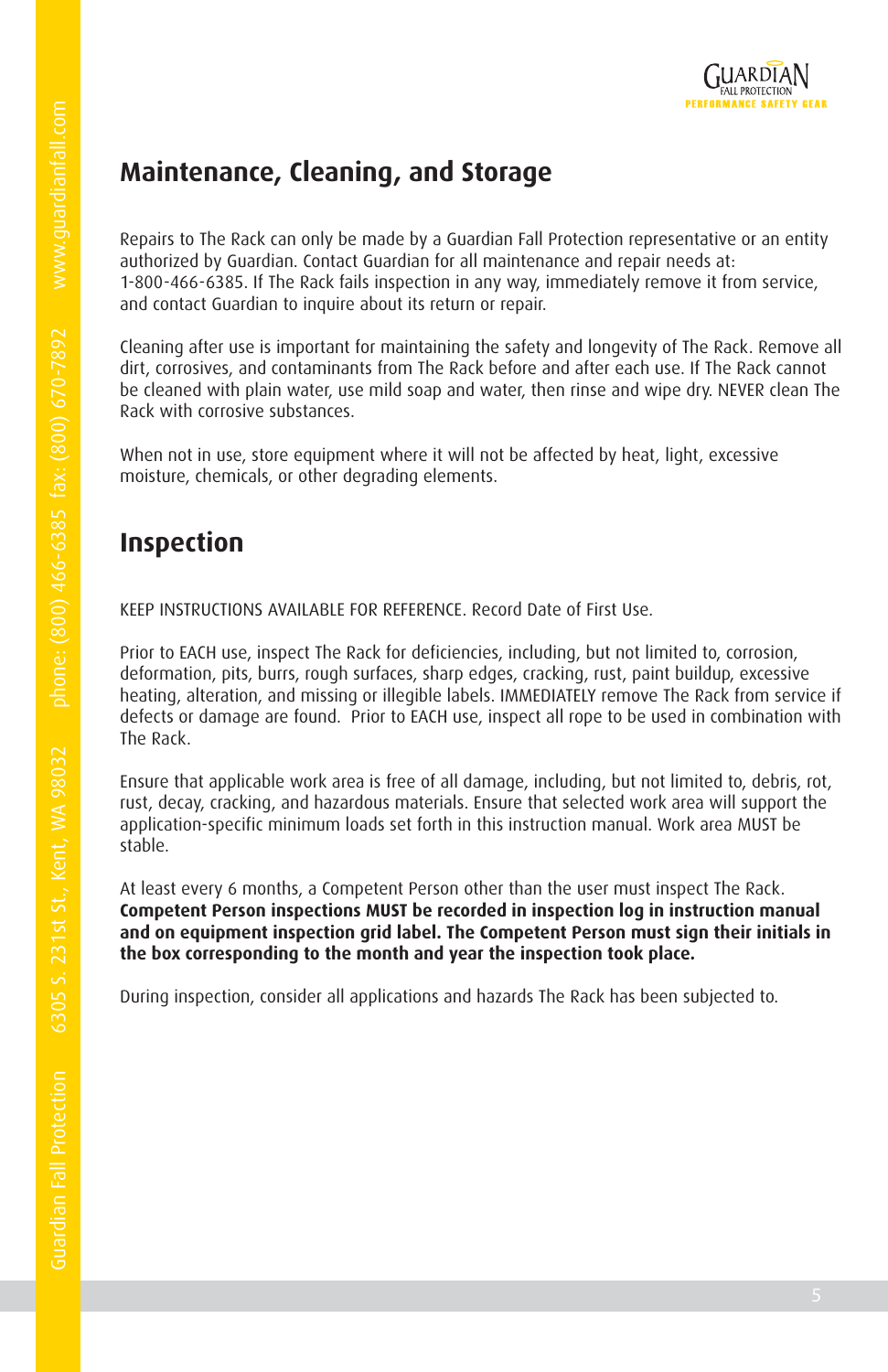

## **Product Specific Applications**



The Rack is not a component of a PFAS, and MUST ALWAYS be used in combination with a complete and compatible PFAS. NEVER make attachments to Suspension Bar other than those specified by this instruction manual.

The Rack is intended to be installed over a compatible parapet wall to assist in window washing applications, and prevent fraying or breaking of suspension and tie-back ropes.

PFAS must function to allow worker to operate in Work Positioning applications. PFAS must limit maximum free fall to 2', average arrest forces to 900 lbs., and maximum arrest forces to 1,800 lbs. MAXIMUM PFAS lanyard length is 2'.

> **Worker weight capacity range: (including all clothing, tools, and equipment) is 130-310 lbs.**

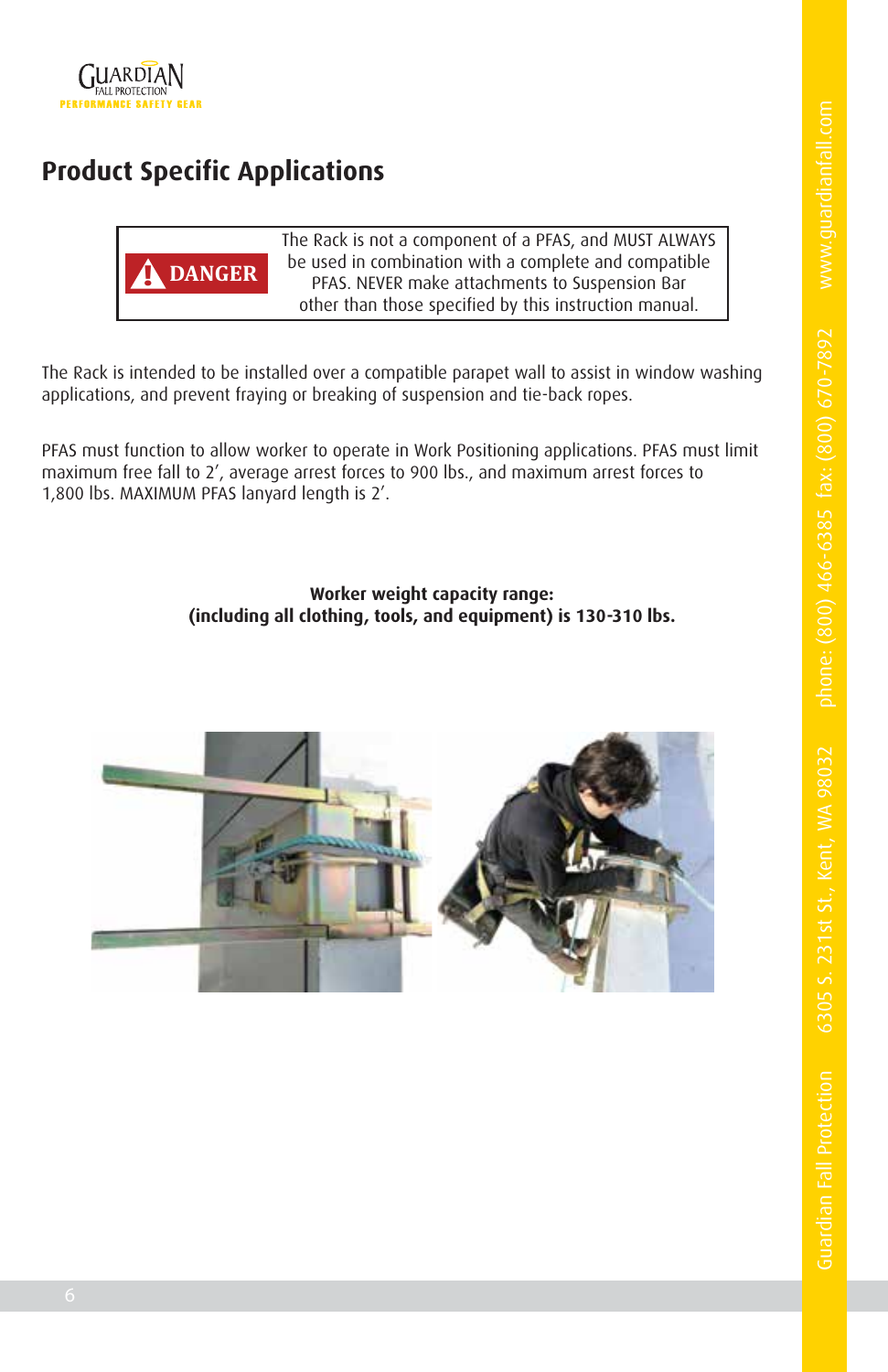

## **Limitations**

**Fall Clearance:** There must be sufficient clearance below the anchorage connector to arrest a fall before the user strikes the ground or an obstruction. When calculating fall clearance, account for a MINIMUM 3' safety factor, deceleration distance, user height, length of lanyard/SRL, and all other applicable factors. **Diagram shown is an EXAMPLE fall clearance calculation ONLY.**



**Swing Falls:** Prior to installation or use, make considerations for eliminating or minimizing all swing fall hazards. Swing falls occur when the anchor is not directly above the location where a fall occurs. Always work as close to in line with the anchor point as possible. Swing falls significantly increase the likelihood of serious injury or death in the event of a fall.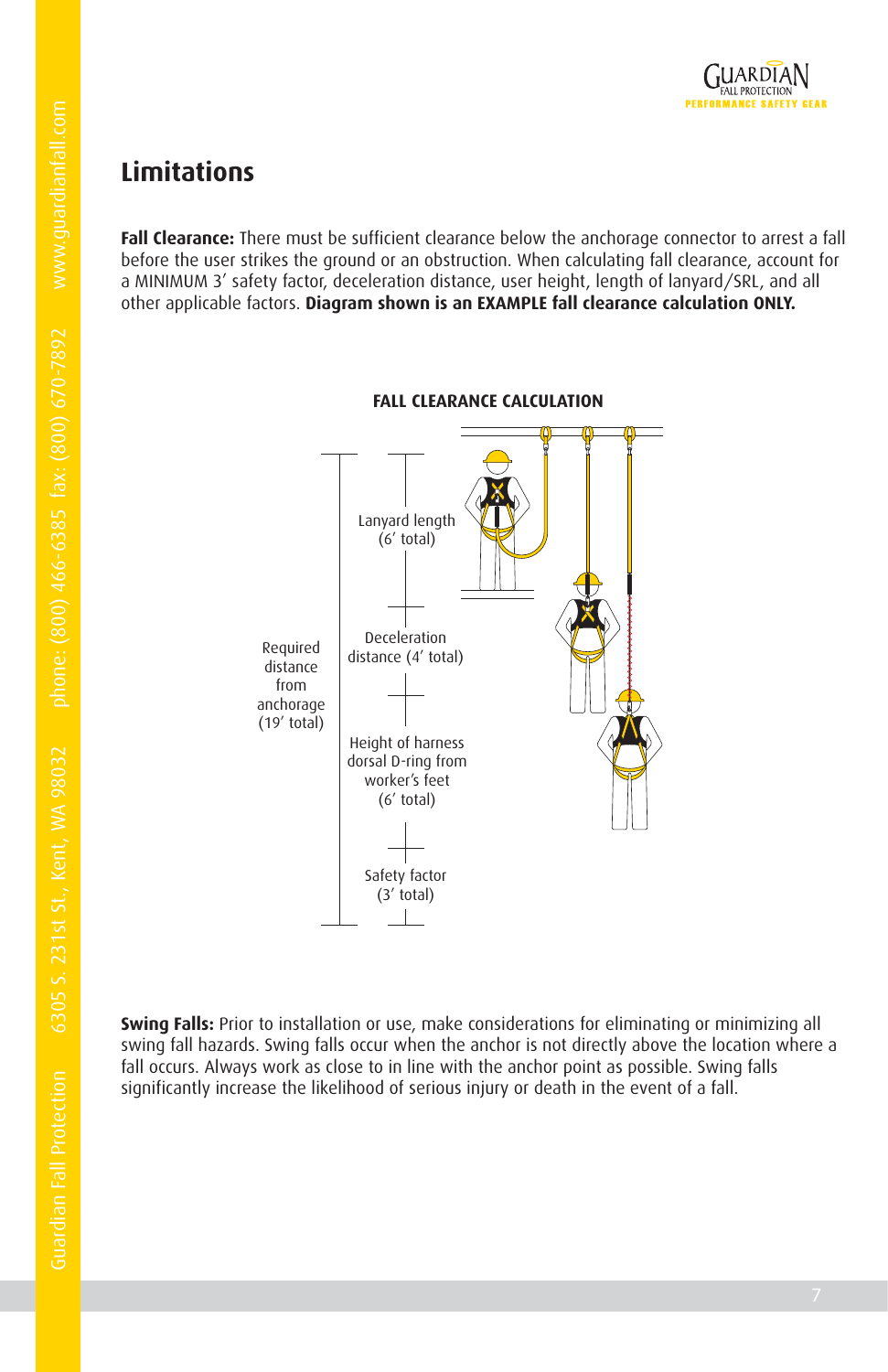



**Compatibility:** When making PFAS connections, eliminate all possibility of roll-out. Roll-out occurs when interference between a hook and the attachment point causes the hook gate to unintentionally open and release. All connections must be selected and deemed compatible with The Rack by a Competent Person. All connector gates must be self-closing and self-locking, and withstand minimum loads of 3,600 lbs. See the following for examples of compatible/incompatible connections:

Connector closed and locked to D-ring. **OK.**



Connector to integral lanyard. **NO.**

Two or more snap hooks or carabiners connected to each other. **NO.**





Connector directly to webbing. **NO.**

Two connectors to same D-ring. **NO.**





Application that places load on gate. **NO.**

Incompatible or irregular application, which may increase risk of roll-out. **NO.**





Connector directly to horizontal lifeline. **NO.**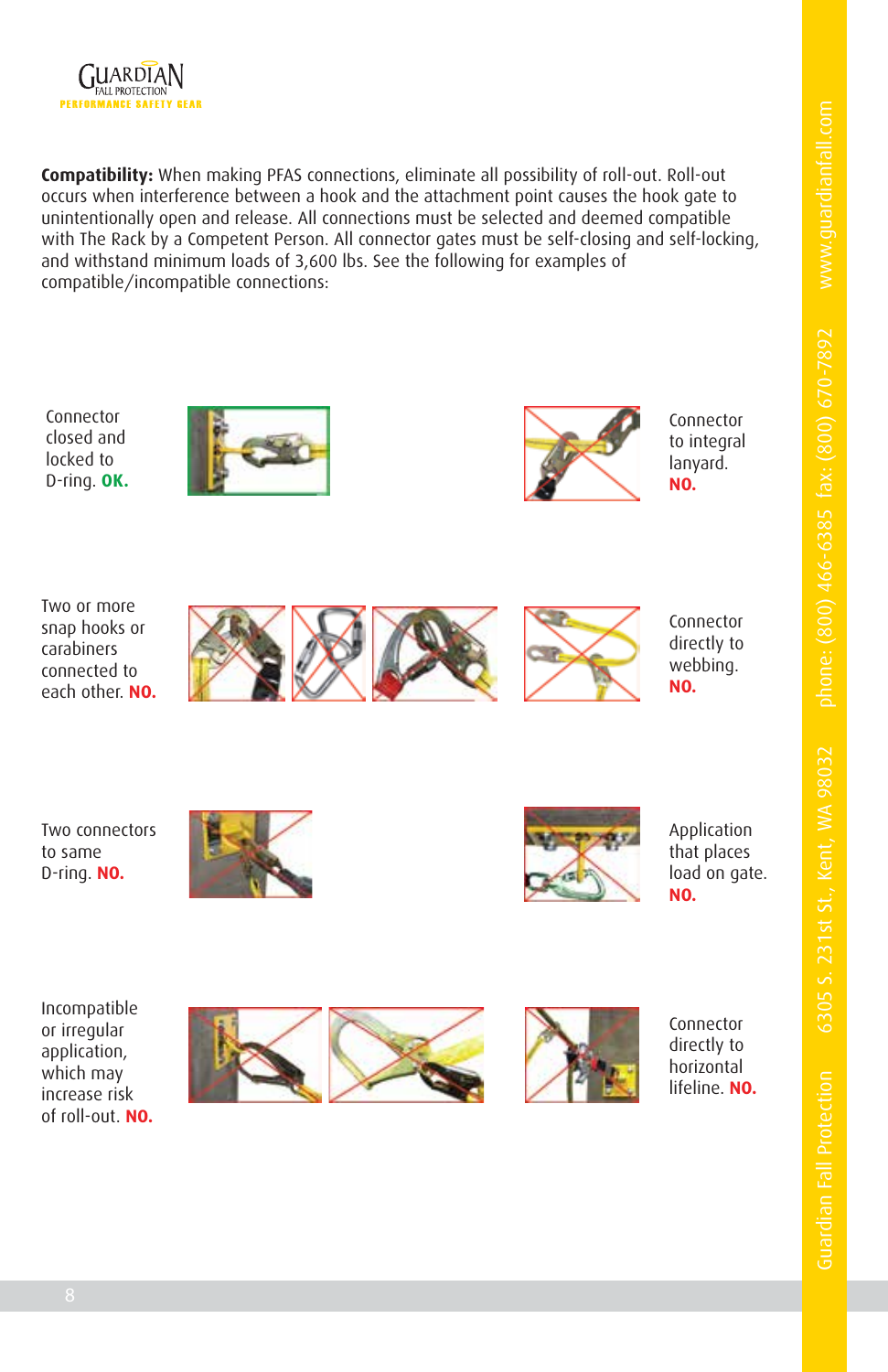#### **Correct Anchorage Positioning:**

#### **This chart details allowable working zones required to reduce risk of swing falls and improper side loading. ALWAYS adhere to information specified by chart.**

| <b>Anchor Distance</b><br><b>From</b><br>Leading Edge (Y) | <b>Working Distance</b><br><b>Along Roof Edge</b><br>(Either Direction) (X) | <b>Working Angle</b><br><b>From</b><br>Perpendicular (Ø) |
|-----------------------------------------------------------|-----------------------------------------------------------------------------|----------------------------------------------------------|
| $6^{\prime}$                                              | 8'                                                                          | $53^\circ$                                               |
| 10'                                                       | $9' - 9''$                                                                  | $45^\circ$                                               |
| 15'                                                       | $11' - 7''$                                                                 | $38^\circ$                                               |
| 20'                                                       | $13' - 3''$                                                                 | $33^\circ$                                               |
| 25'                                                       | $14' - 6''$                                                                 | $30^\circ$                                               |
| 30'                                                       | 16'                                                                         | $28^\circ$                                               |
| 35'                                                       | $17' - 2''$                                                                 | $26^{\circ}$                                             |
| 40'                                                       | $18' - 3''$                                                                 | $24^\circ$                                               |
| 45'                                                       | $19' - 4''$                                                                 | $23^\circ$                                               |
| 50'                                                       | $19' - 10''$                                                                | $21^{\circ}$                                             |
| 55'                                                       | $21' - 4''$                                                                 | $21^{\circ}$                                             |
| 60'                                                       | $22' - 3''$                                                                 | $71^\circ$                                               |

For example, if the anchorage connector is 6' from the leading edge (Y), the working distance (X) is 8' in each direction from the perpendicular, which translates to a 53° working angle.

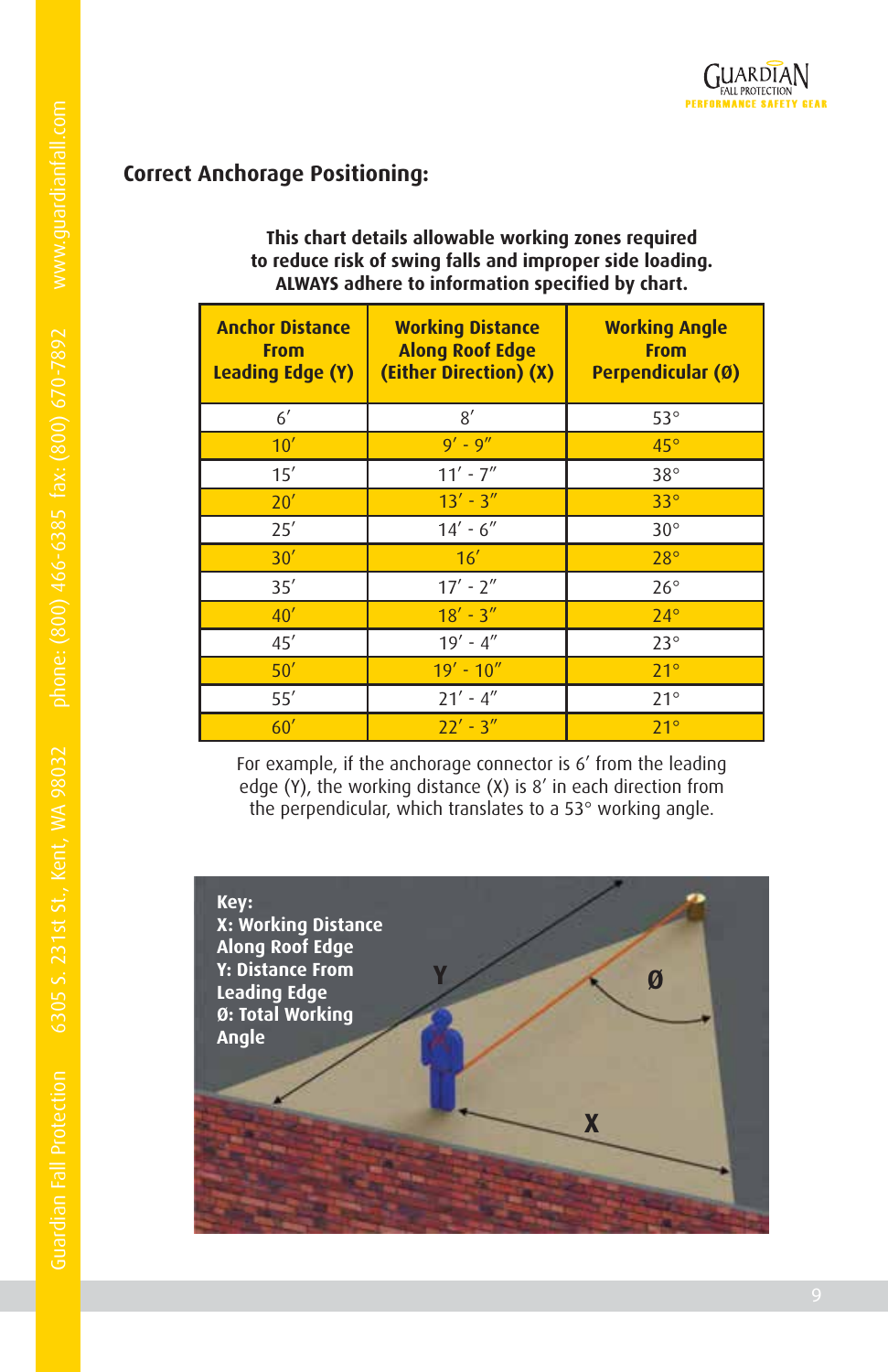

## **Components and Specifications**

Materials: galvanized steel. Weight: 35 lbs.

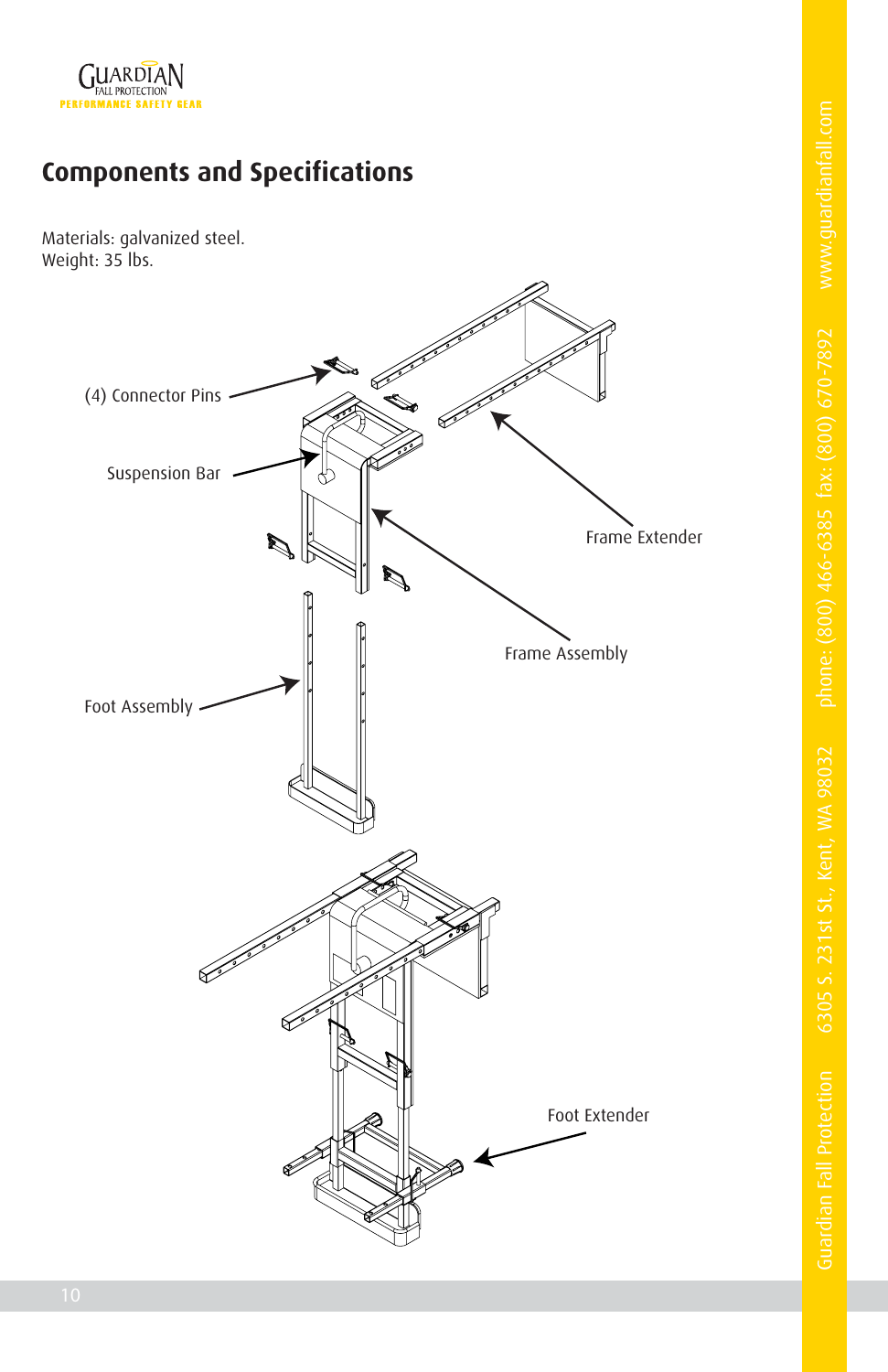

## **Installation and Use**

The Rack is a welded steel frame for placement on a building's parapet, and functions to assist in window washing applications. Parapet must withstand loads of at least 5,000 lbs., as determined by a Qualified Person.

#### **Prior to Installation:**

1. Optional foot extender is for use on parapets with an overhang of 12" or less.

2. Make considerations for eliminating or minimizing swing fall hazards.

3. Extreme care must be taken when using descent equipment near electrical sources, heat, and turbulent or unstable areas, such as air vents.

4. All PFAS equipment must be deemed compatible by a Competent Person. Always read and understand all PFAS equipment instructions.

5. Compatible with parapets between 10" - 24" wide. NEVER attempt to attach to parapets wider than 24". Parapet must be at least 10" in height. After installation, The Rack must be fully flush and fully set on parapet.

6. Window washing ropes must not be used longer than 2 years from Date of First Use, or 3 years from Date of Manufacture. On descents exceeding 130', provisions must be made for continuous suspension, intermittent suspension, or for a work station. Descents must never exceed 300'.

#### **Installation:**

1. Remove (4) Connector Pins and set Frame Assembly aside.

2. Extend Foot Assembly to desired length. Suggested distance is 4' below top of parapet.

3. If parapet has overhang, remove Foot Assembly from Frame Assembly and slide optional Foot Extender onto Foot Assembly, adjusting its length to accommodate the overhang. Then, re-insert Foot Assembly into Frame Assembly.

4. Install (2) Connector Pins to connect Foot Assembly to Frame Assembly.

5. Slide Frame Extender into Frame Assembly to location where The Rack will fit snugly onto the parapet, then connect them with (2) remaining Connector Pins.

6. Attach safety line to certified anchor point with minimum breaking strength 5,000 lbs. **THIS ANCHOR POINT MUST BE SEPARATE FROM THE ANCHOR POINT THE TIE-BACK ROPE WILL BE ATTACHED TO.** Safety line must be directly in line with anchor point.

7. If parapet is 42" or lower, attach to safety line before coming within 6' of fall hazard. ALWAYS use complete and compatible PFAS.

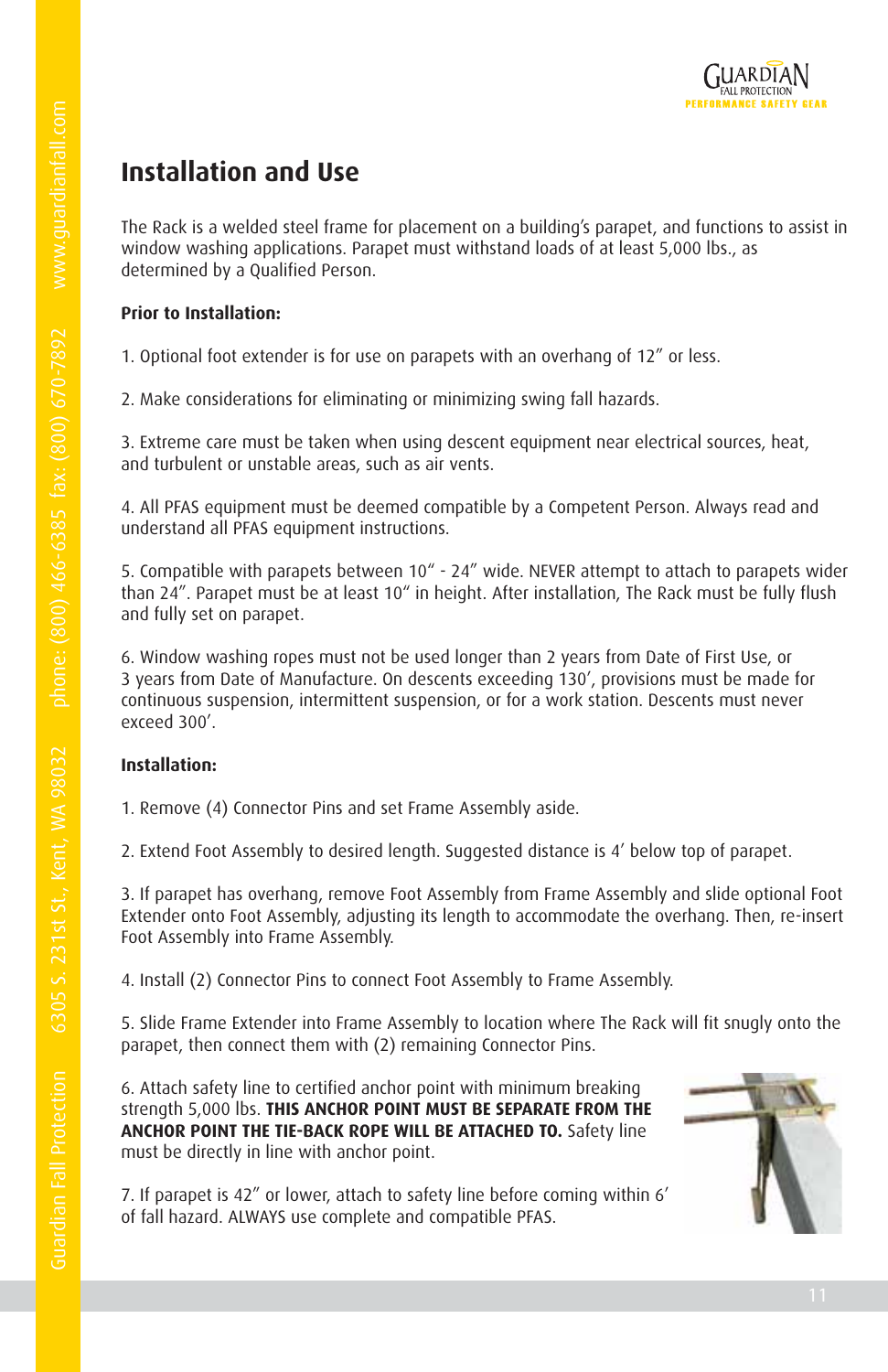

8. Attach compatible tie-back rope to Suspension Bar on The Rack. Then, attach tie-back rope to certified anchor point with minimum breaking strength 5,000 lbs. **THIS ANCHOR POINT MUST BE DIFFERENT THAN THE ANCHOR POINT THE SAFETY LINE IS ATTACHED TO.**

#### 9. **Ensure all Connector Pins of The Rack are fully secured. Pay special attention to the secure attachment of the Foot Assembly.**

10. Place The Rack onto parapet, adjust Frame Extender if needed, and ensure The Rack fits snugly on parapet. To do so, remove Connector Pins, adjust Frame Extender, and re-insert Connector Pins.

• Attach tie-back rope to Suspension Bar with one of the following options: a) doubled bowline knot, b) figure-eight knot, or c) carabiner with minimum breaking strength of 5,000 lbs.

• Knot must not reduce minimum breaking strength of tie-back rope to below 5,000 lbs.

11. Let down tail of tie-back rope to ground.

12. Let down tail of safety line to ground.

13. Attach compatible descent control device and bosun chair to tie-back rope as close to Suspension Bar as possible.

14. With harness attached to safety line and bosun chair attached to tie-back rope, step over parapet, and stand on Foot Assembly while holding onto Frame and/or Frame Extender.

15. Before releasing grip on The Rack, slowly sink down until firmly seated on bosun chair. Pay special attention to use of descent control device and rope grab.









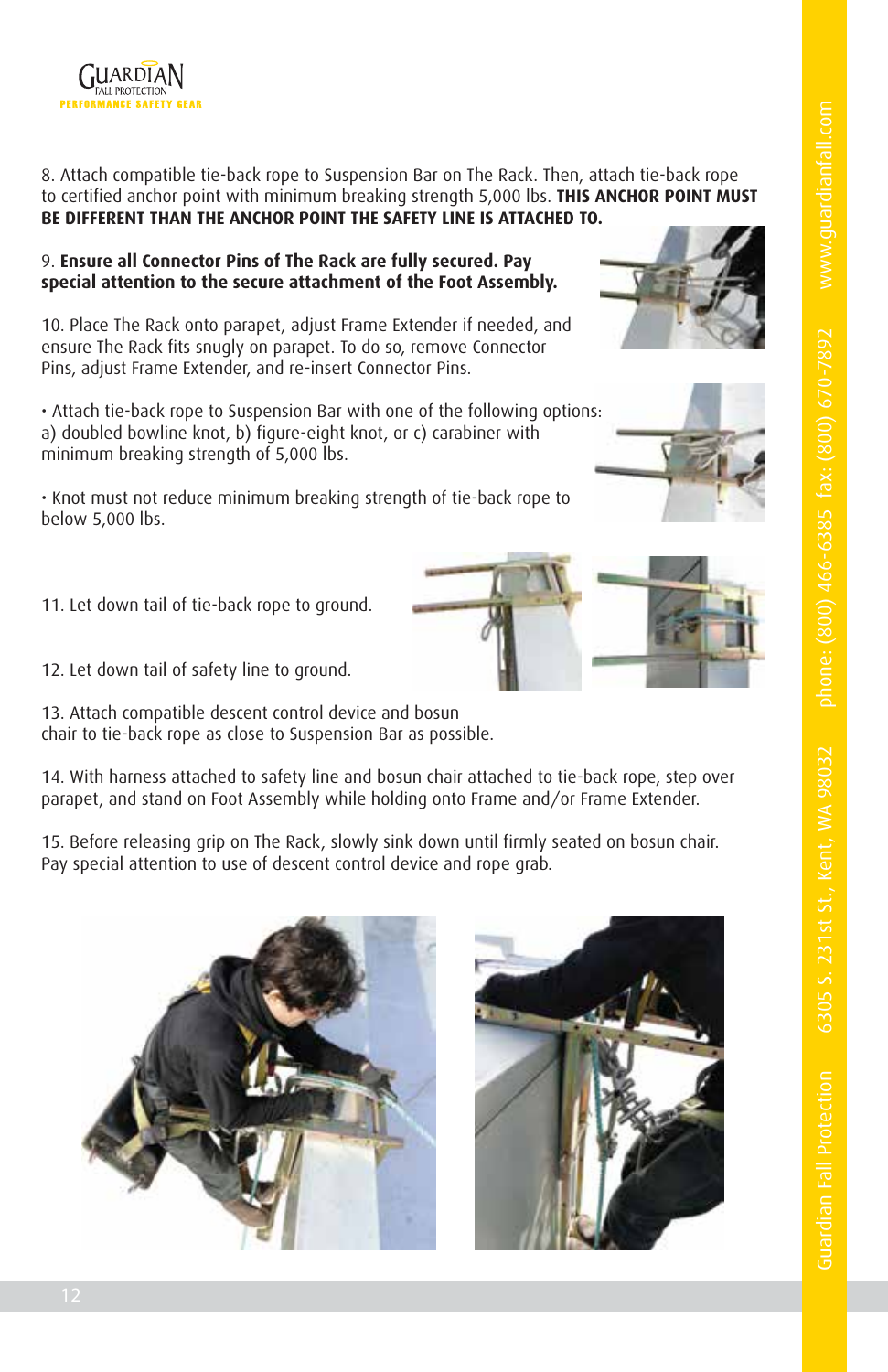

## **Labels**

| <b>GUARDIAN</b>                                           | Refer to in<br>insta         |
|-----------------------------------------------------------|------------------------------|
| <b>PERFORMANCE SAFETY GEAR</b>                            |                              |
| 1-800-466-6385                                            |                              |
| 6305 S. 231st St., Kent, WA 98032<br>www.quardianfall.com | Eliminate all                |
| <b>The Rack</b>                                           | NEVER use in                 |
| Part #: 15169                                             | NEVER conr<br>For window was |
| Date of Manufacture:                                      | NEVER alloy                  |

#### **Prior to use, read and understand all manufacturer's instructions provided with equipment at time of shipment.**

Materials: galvanized steel.

Capacity Range: 130-310 lbs. (including all equipment).

estructions for proper llation and use.



risk of roll-out in PFAS. compatible connectors.

nect PFAS to The Rack. shing line protection ONLY.

w lifeline contact with sharp or abrasive surfaces or edges.

NEVER allow contact with hazards, including, but not limited to, heat, electric shock, or corrosive chemicals.

ALWAYS maintain 100% tie-off.

90148 (Rev. B)

| User must inspect prior to EACH use. Competent<br>Person must complete formal inspection every<br>6 months. Competent Person to inspect and initial. |    |    |    |    |    |  |  |
|------------------------------------------------------------------------------------------------------------------------------------------------------|----|----|----|----|----|--|--|
| Date of First Use:<br>Product lifetime is indefinite as long as<br>equipment passes pre-use and<br><b>Competent Person inspections.</b>              |    |    |    |    |    |  |  |
| YR<br>M <sub>0</sub>                                                                                                                                 | 20 | 20 | 20 | 20 | 20 |  |  |
|                                                                                                                                                      |    |    |    |    |    |  |  |
| F                                                                                                                                                    |    |    |    |    |    |  |  |
| M                                                                                                                                                    |    |    |    |    |    |  |  |
| A                                                                                                                                                    |    |    |    |    |    |  |  |
| M                                                                                                                                                    |    |    |    |    |    |  |  |
| I                                                                                                                                                    |    |    |    |    |    |  |  |
| I                                                                                                                                                    |    |    |    |    |    |  |  |
| A                                                                                                                                                    |    |    |    |    |    |  |  |
| Ś                                                                                                                                                    |    |    |    |    |    |  |  |
| $\Omega$                                                                                                                                             |    |    |    |    |    |  |  |
| N                                                                                                                                                    |    |    |    |    |    |  |  |
| D                                                                                                                                                    |    |    |    |    |    |  |  |
| If equipment fails inspection<br>IMMEDIATELY REMOVE FROM SERVICE                                                                                     |    |    |    |    |    |  |  |
| DO NOT REMOVE LABELS                                                                                                                                 |    |    |    |    |    |  |  |

#### **INSPECTION GRID**